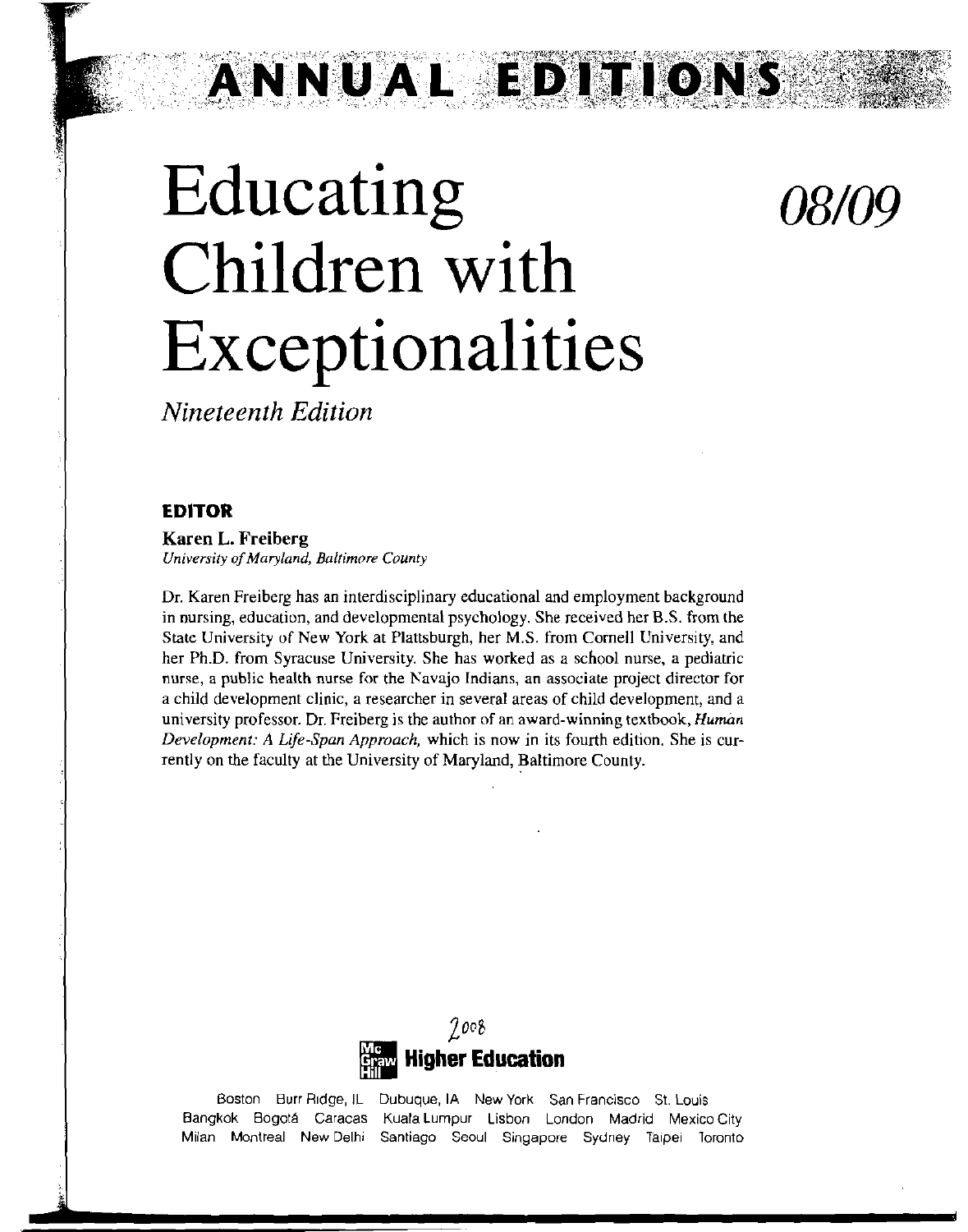### Article 20

## **The Debate Over Deaf Education**

**Technological changes are shaking up the teaching of the hearing impaired** 

#### **BURTON BOLLAG**

aniel S. Koo was born deaf. When he was 4 he started attend-<br>ing a public school where he spent part of each week getting<br>intensive training in speaking and listening with the help of<br>hearing sounds from an external hearin

He remembers those early years as increasingly trustrating because, try<br>as he might, he could not understand what his teachers were saying. By<br>fourth grade he was falling behind academically, and his parents transferred<br>fr **fourth grade he was falling behind academically, and his parents transferred** tion of a damaged inner car-the most common cause of deafness.<br>him to another public school, which practiced a little-used method, called<br>Howev him to another public school, which practiced a little-used method, called However, the sounds the implants produce are different, and less<br>called speech. As teachers spoke, they would make rapid hand movements complete th

The light bulb just went on," recalls Mr. Koo, and a world of learning addition, for the first months they must have their implants regularly opened to him. He attended the University of Maryland at College Park— "manned" opened to him. He attended the University of Maryland at College Park— "mapped"—or fine-tuned—to improve clarity and adjust volume levels.<br>attending classes with the help of an interpreter—and went on to graduate a coordin attending classes with the help of an interpreter—and went on to graduate According to the Food and Drug Administration, approximately<br>studies at Gallaudet University, in Washington, where all his classes were 13.000 adult studies at Gallaudet University, in Washington, where all his classes were 13,000 adults and 10,000 childrcn had received implants by 2002, the taggli and received implants by 2002, the taggli and received implants by 2002

Mr. Koo's academic success is all the more remarkable when com-<br>pared with the academic performance of most deaf students. Accord-<br>in the trend is a source of anxiety to some deaf people, who feel that<br>in ay lead to an ero ing to the latest nationwide survey, the average deaf 18-year-old reads it may lead to an erosion of the gains they have won in recent decades below the fourth-grade level. Despite decades of efforts, the scores in antidis below the fourth-grade level. Despite decades of efforts, the scores in antidiscrimination legislation, and undercut their hard-won dignity.<br>have remained largely unchanged.<br>Reniamin I Bahan, a professor of deaf studies at

"Historically we have taught deaf students material way below their who has been deaf since he was 4, worries that as more deaf children conceptual level since we taught them through English," says Gabriel are given an ora A. Martin, chair of the communication-disorders and deaf-education may be abandoned.<br>department at Lamar University. **The intervention of the conduct** "Let those kids b

The solution, he says, is teaching deaf children through American at all with their implants off they are DEAF." Sign Language-their one "native" tongue. But the issue is highly con- Yet the implants are already affecting the work of Gallaudet. With troversial. Opponents say that concentrating on signing can undermine 1,900 students, it is the world's only university devoted to the deaf. Part young children's acquisition of English, and largely relegates them to  $\frac{1$ being able to communicate only with other deaf people. the more than 71,000 severely deaf children in the United States. The

departments that train them—have debated the best way to teach deaf large campus in Washington.<br>
children. At one end of the spectrum are those who favor the "oral" Up until now. Gallaudet's method, training teachers to concentrate on developing speech and children it enrolls fully fluent in both English, or at least written Enghearing skills. At the other end are those who advocate a "bilingual" lish, and American Sign Language. But educators say they are seeing approach, teaching primarily in American Sign Language and promot- a growing number of children with implants whose improved hearing ing English as a second language. would allow them to benefit from a more oral-based education.

inherent superiority of one method over the other But earlier detec- 8. Nussbaum, coordinator of the model schools' Cochlear Implant tion of deafness in infants-some 45 slates now require screening at Education Center. But, she adds, "we've been talking about how to birth—and recent advances in medical technology are resulting in change our strategies."<br>greater hearing in a larger portion of deaf children. The development is Supporters of the oral approach say far too few teachers are greater hearing in a larger portion of deaf children. The development is shifting the debate in favor of the oral approach. being trained in that orientation. "In the last 10 to 15 years there has

country's 74 academic departments of deaf education. "I know in talk- ' T. Lenihan, director of the deaf-education program at Fontbonne Uniing to my colleagues there is a growing recognition that the kids have versity, in St. Louis. Deaf-education departments "should recognize changed," says Harold A. Johnson, director of Kent State University's this shift in the population," she says, and train more teachers equipped deaf-education teacher-preparation program. The state of the work with deaf people with cochlear implants.

One of the most pervasive new influences on deaf children has been the intensive training in speaking and listening with the help of introduction of cochlear implants. The devices, first approved in 1984,<br>bring sounds from an external hearing aid directly to the auditory nerve.<br>He remembers t

A MARINA MARINA MARINA MATERIALA (MARINA ANG

cued speech. As teachers spoke, they would make rapid hand movements<br>near their mouths to visually represent the sounds they were producing.<br>The light bulb just went on," recalls Mr. Koo, and a world of learning<br>"The light

taught in American Sign Language. Today he is a postdoctoral fellow in<br>neurolinguistics at Georgetown University Medical Center.<br>Mr. Koo's academic success is all the more remarkable when com-<br>Mr. Koo's academic success i

have remained largely unchanged. Benjamin **1.** Bahan, a professor of deaf studies at Gallaudet University are given an oral education, the teaching of Amcrican Sign Language

"Let those kids be bilingual," he said in an e-mail message. "After

of its mission is the development of teaching methods and materials for For more than two centuries, educators of the deaf--and the college university runs a model elementary school and middle school on its

Up until now, Gallaudet's goal has been to make all 370 school-

Scientific studies have been inconclusive in demonstrating an "Teachers come here trained in a more visual approach," says Debra

That is beginning to have profound effects on the work of the been a dramatic increase in demand" for oral education, says Susan